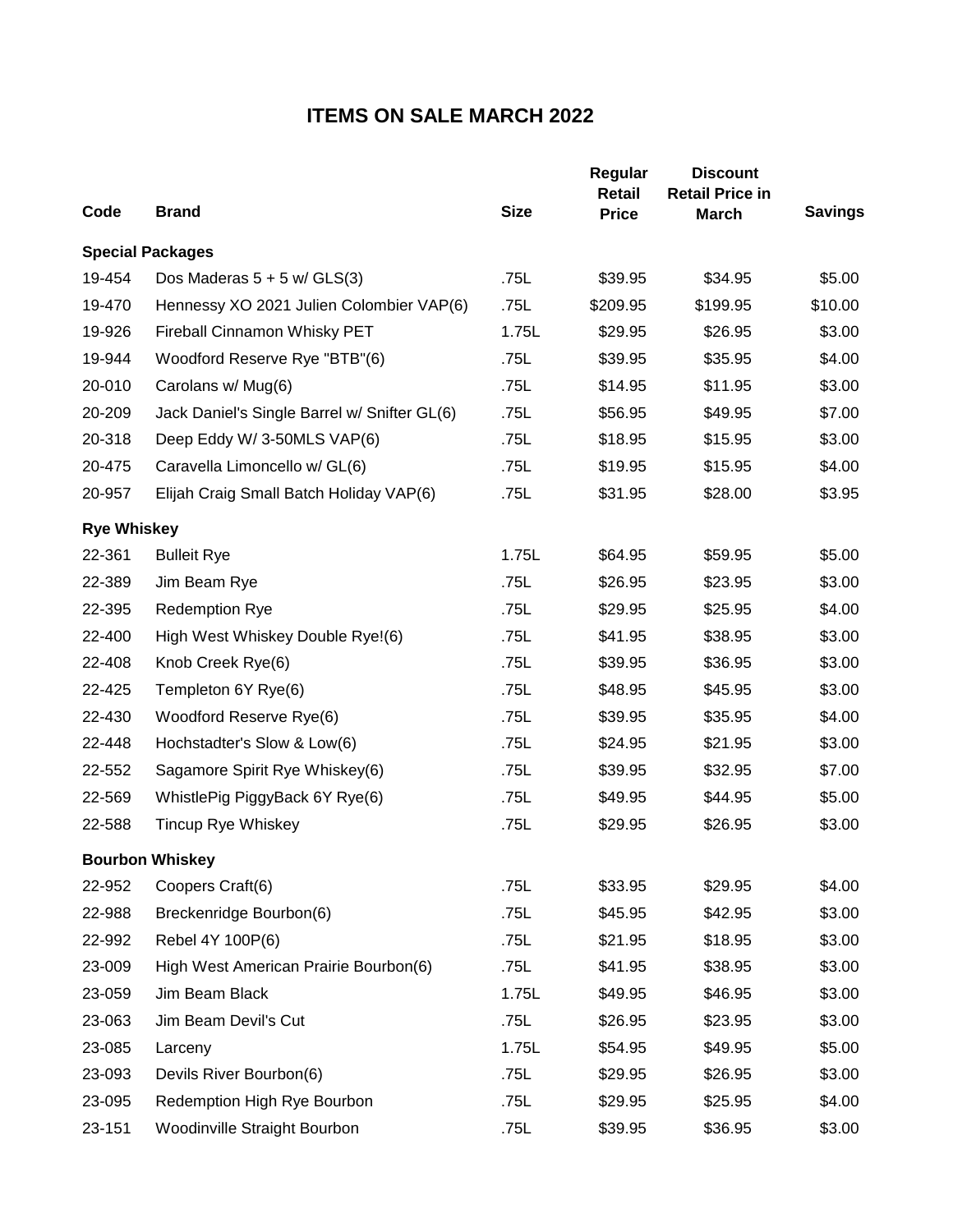| 23-533 | <b>Early Times</b>                      | 1.75L | \$20.95 | \$17.95 | \$3.00 |
|--------|-----------------------------------------|-------|---------|---------|--------|
| 23-564 | Elijah Craig Small Batch                | .75L  | \$31.95 | \$28.95 | \$3.00 |
| 23-665 | Evan Williams 1783 Small Batch(6)       | .75L  | \$19.95 | \$16.95 | \$3.00 |
| 23-668 | Evan Williams Black Label               | 1.75L | \$27.95 | \$24.95 | \$3.00 |
| 23-729 | Ezra Brooks 99(6)                       | .75L  | \$24.95 | \$21.95 | \$3.00 |
| 24-088 | Jim Beam Red Stag                       | .75L  | \$17.95 | \$14.95 | \$3.00 |
| 24-284 | Maker's Mark Cask Strength(6)           | .75L  | \$49.95 | \$41.95 | \$8.00 |
| 24-403 | Noble Double Oak Bourbon(6)             | .75L  | \$34.95 | \$29.95 | \$5.00 |
| 24-672 | Old Forester                            | 1.75L | \$39.95 | \$36.95 | \$3.00 |
| 24-701 | Old Grand Dad                           | .75L  | \$19.95 | \$16.95 | \$3.00 |
| 24-824 | Kentucky Tavern                         | 1.75L | \$16.95 | \$13.95 | \$3.00 |
| 25-462 | Virgin Bourbon                          | .75L  | \$18.95 | \$15.95 | \$3.00 |
| 25-580 | Wild Turkey Rare Breed(6)               | .75L  | \$49.95 | \$44.95 | \$5.00 |
| 25-597 | Wild Turkey 81                          | 1.75L | \$44.95 | \$39.95 | \$5.00 |
|        | <b>Bourbon Specialties</b>              |       |         |         |        |
| 27-050 | Bird Dog Apple Flavored Whiskey(6)      | .75L  | \$18.95 | \$15.95 | \$3.00 |
| 27-053 | Bird Dog Strawberry Flavored Whiskey(6) | .75L  | \$18.95 | \$15.95 | \$3.00 |
| 27-066 | Four Roses Small Batch(6)               | .75L  | \$36.95 | \$33.95 | \$3.00 |
| 27-067 | Four Roses Yellow Label                 | 1.75L | \$43.35 | \$40.35 | \$3.00 |
| 27-126 | <b>Woodford Reserve</b>                 | 1.75L | \$73.95 | \$69.95 | \$4.00 |
| 27-131 | Jefferson's Small Batch Bourbon(6)      | .75L  | \$36.95 | \$33.95 | \$3.00 |
| 27-133 | Jefferson's Reserve(6)                  | .75L  | \$56.95 | \$51.95 | \$5.00 |
| 27-137 | Jefferson's Ocean Aged at Sea(6)        | .75L  | \$79.95 | \$72.95 | \$7.00 |
| 27-162 | Wild Turkey Russell's Reserve(6)        | .75L  | \$39.95 | \$34.95 | \$5.00 |
| 27-175 | Bernheim Original Wheat(6)              | .75L  | \$29.95 | \$25.95 | \$4.00 |
| 27-187 | Bib & Tucker(6)                         | .75L  | \$59.95 | \$54.95 | \$5.00 |
|        | <b>American Whiskey Blended</b>         |       |         |         |        |
| 30-430 | Redneck Riviera Whiskey(6)              | .75L  | \$21.95 | \$19.95 | \$2.00 |
|        | <b>American Whiskey Specialties</b>     |       |         |         |        |
| 31-249 | Evan Williams Peach                     | .75L  | \$14.95 | \$11.95 | \$3.00 |
| 31-251 | Evan Williams Fire                      | .75L  | \$14.95 | \$11.95 | \$3.00 |
| 31-263 | Jim Beam Peach                          | .75L  | \$17.95 | \$14.95 | \$3.00 |
| 31-266 | Jim Beam Vanilla                        | .75L  | \$17.95 | \$14.95 | \$3.00 |
| 31-269 | Jim Beam Apple                          | .75L  | \$17.95 | \$14.95 | \$3.00 |
| 31-275 | Jim Beam Honey                          | .75L  | \$17.95 | \$14.95 | \$3.00 |
| 31-280 | Jim Beam Orange                         | .75L  | \$17.95 | \$14.95 | \$3.00 |
| 31-317 | Old Camp Pecan Peach Whiskey            | .75L  | \$19.95 | \$16.95 | \$3.00 |
| 31-394 | <b>Redemption Bourbon</b>               | .75L  | \$29.95 | \$25.95 | \$4.00 |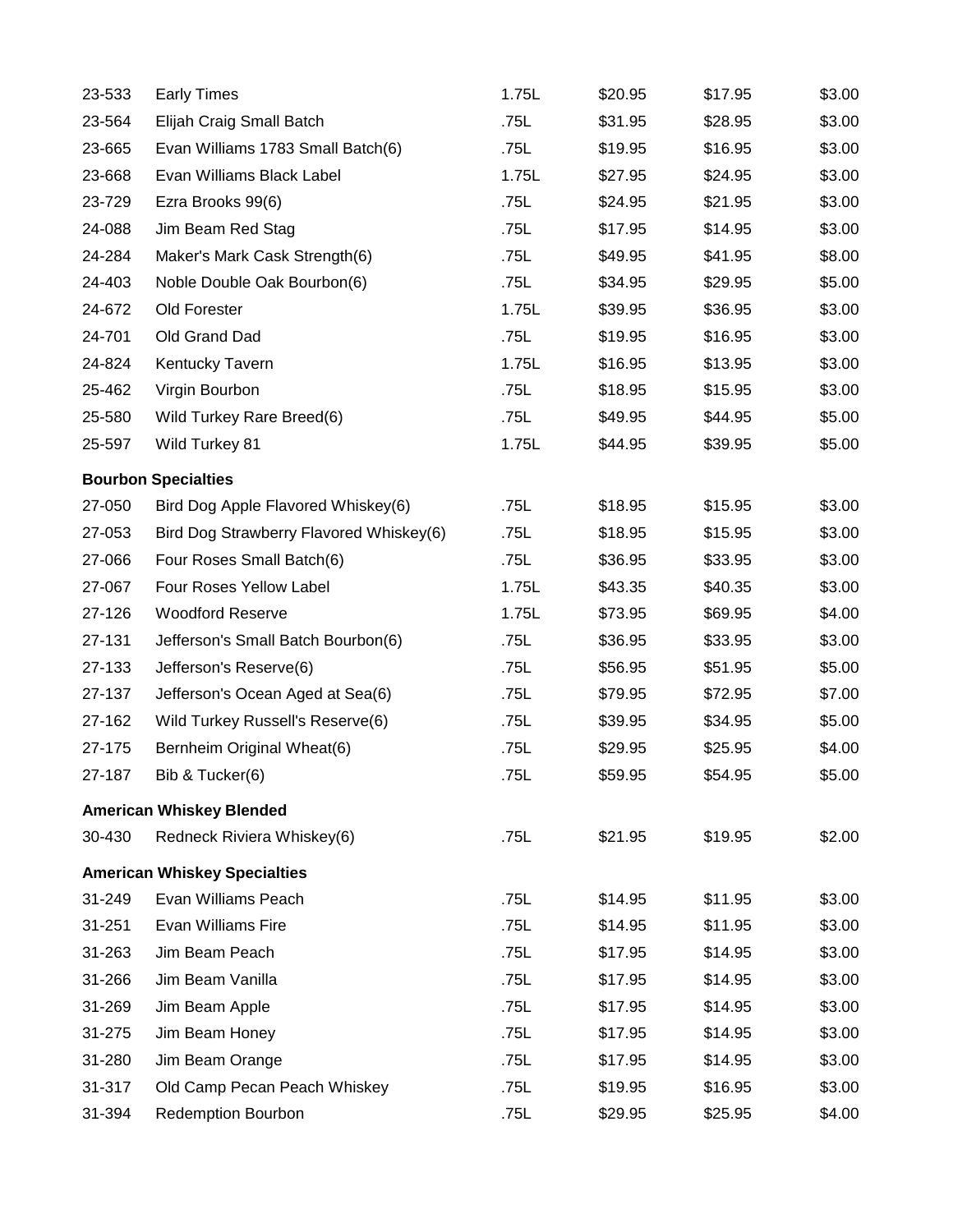| 31-412              | <b>Tincup Whiskey</b>                    | 1.75L | \$59.95  | \$55.95  | \$4.00  |
|---------------------|------------------------------------------|-------|----------|----------|---------|
| 31-441              | Dr. Stoner's Smoky Herb Whiskey(6)       | .75L  | \$29.95  | \$26.95  | \$3.00  |
|                     | <b>Tennessee Whiskey</b>                 |       |          |          |         |
| 32-452              | George Dickel Old No. 8                  | 1.75L | \$34.95  | \$31.95  | \$3.00  |
| 32-471              | Gentleman Jack                           | 1.75L | \$67.95  | \$63.95  | \$4.00  |
| 32-485              | Jack Daniel's Tennessee Rye              | .75L  | \$27.95  | \$24.45  | \$3.50  |
| 32-522              | Jack Daniel's Single Barrel(6)           | .75L  | \$56.95  | \$49.95  | \$7.00  |
| 32-523              | Jack Daniel's Single Barrel - BTB(6)     | .75L  | \$56.95  | \$49.95  | \$7.00  |
|                     | <b>Tennessee Whiskey Specialties</b>     |       |          |          |         |
| 32-605              | Jack Daniel's TN Fire                    | .75L  | \$27.95  | \$24.45  | \$3.50  |
| 32-659              | Ole Smoky Salty Watermelon TN Whiskey(6) | .75L  | \$20.95  | \$17.95  | \$3.00  |
| <b>Corn Whiskey</b> |                                          |       |          |          |         |
| 33-337              | Georgia Moon Peach                       | .75L  | \$14.95  | \$12.95  | \$2.00  |
|                     | <b>Scotch Whisky -- Foreign BTL</b>      |       |          |          |         |
| 33-884              | Chivas Regal 18Y(6)                      | .75L  | \$86.95  | \$79.95  | \$7.00  |
| 33-895              | Chivas Regal 13Y Sherry Cask(6)          | .75L  | \$44.95  | \$39.95  | \$5.00  |
| 33-918              | <b>Cutty Sark</b>                        | 1.75L | \$32.95  | \$29.95  | \$3.00  |
| 33-964              | Naked Malt Scotch Whiskey(6)             | .75L  | \$34.95  | \$29.95  | \$5.00  |
| 33-965              | The Famous Grouse                        | 1.75L | \$42.95  | \$39.95  | \$3.00  |
| 33-967              | The Famous Grouse                        | .75L  | \$23.95  | \$19.95  | \$4.00  |
| 33-972              | The Famous Grouse Smoky Black            | 1.75L | \$49.95  | \$45.95  | \$4.00  |
| 34-097              | J & B Rare                               | 1.75L | \$42.95  | \$39.95  | \$3.00  |
| 34-121              | Johnnie Walker Black Label               | 1.75L | \$84.95  | \$81.95  | \$3.00  |
| 34-138              | Johnnie Walker Red Label                 | 1.75L | \$47.95  | \$44.95  | \$3.00  |
|                     | <b>Scotch Whisky -- Single Malt</b>      |       |          |          |         |
| 34-357              | Dalwhinnie Classic 15Y S.M.              | .75L  | \$79.95  | \$74.95  | \$5.00  |
| 34-364              | Aberfeldy 12Y(6)                         | .75L  | \$46.95  | \$42.95  | \$4.00  |
| 34-373              | Aberlour 12Y S.M.(6)                     | .75L  | \$59.95  | \$49.95  | \$10.00 |
| 34-375              | The Glenlivet 12Y S.M.                   | .75L  | \$52.95  | \$49.95  | \$3.00  |
| 34-387              | The Dalmore 12Y S.M.(6)                  | .75L  | \$69.95  | \$64.95  | \$5.00  |
| 34-402              | Glenmorangie Extremely Rare 18Y(6)       | .75L  | \$119.95 | \$109.95 | \$10.00 |
| 34-405              | Glenmorangie Original 10Y(6)             | .75L  | \$42.95  | \$39.95  | \$3.00  |
| 34-414              | Laphroaig 10Y(6)                         | .75L  | \$67.95  | \$62.95  | \$5.00  |
| 34-437              | The Macallan Double Cask 12Y(3)          | 1.75L | \$166.95 | \$156.95 | \$10.00 |
| 34-440              | The Macallan Double Cask 12Y             | .75L  | \$74.95  | \$69.95  | \$5.00  |
| 34-448              | Isle Of Jura 10Y(6)                      | .75L  | \$49.95  | \$39.95  | \$10.00 |
| 34-558              | Old Pulteney 12Y(6)                      | .75L  | \$45.95  | \$42.95  | \$3.00  |
| 34-568              | McClelland's Highland S.M.               | .75L  | \$31.95  | \$28.95  | \$3.00  |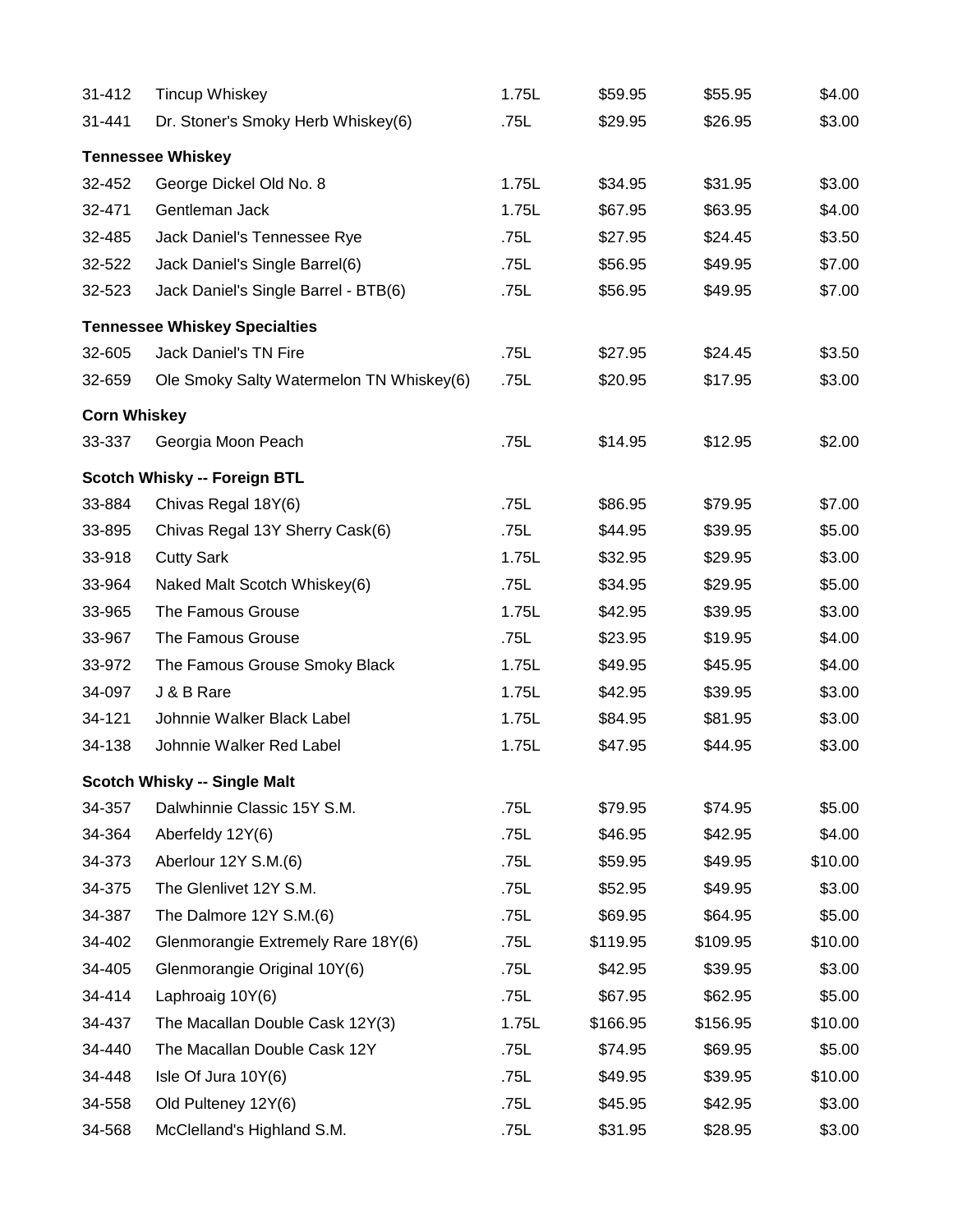| 34-590               | Auchentoshan American Oak(6)          | .75L  | \$49.95 | \$44.95 | \$5.00  |
|----------------------|---------------------------------------|-------|---------|---------|---------|
| 34-592               | Bowmore 12Y(6)                        | .75L  | \$69.95 | \$64.95 | \$5.00  |
| 34-621               | Highland Park 12Y(6)                  | .75L  | \$59.95 | \$54.95 | \$5.00  |
| 34-696               | The Glenrothes 12Y(6)                 | .75L  | \$59.95 | \$54.95 | \$5.00  |
|                      | <b>Canadian Whisky -- Foreign BTL</b> |       |         |         |         |
| 37-799               | Forty Creek - Barrel Select           | .75L  | \$19.95 | \$16.95 | \$3.00  |
| 37-803               | Wiser's Deluxe                        | 1.75L | \$32.95 | \$29.95 | \$3.00  |
|                      | <b>Canadian Whisky -- U.S. BTL</b>    |       |         |         |         |
| 38-006               | Pendleton                             | .75L  | \$24.95 | \$21.95 | \$3.00  |
| 38-008               | Pendleton 1910 Rye Whisky(6)          | .75L  | \$39.95 | \$36.95 | \$3.00  |
| 38-298               | <b>Black Velvet</b>                   | 1.75L | \$19.50 | \$15.95 | \$3.55  |
| 38-306               | <b>Black Velvet Toasted Caramel</b>   | .75L  | \$10.95 | \$7.95  | \$3.00  |
| 38-454               | Canadian Mist                         | 1.75L | \$19.95 | \$16.95 | \$3.00  |
| 38-548               | Rich & Rare Reserve Canadian          | .75L  | \$12.95 | \$10.95 | \$2.00  |
| 38-550               | Rich & Rare Canadian                  | 1.75L | \$17.95 | \$14.95 | \$3.00  |
| <b>Irish Whiskey</b> |                                       |       |         |         |         |
| 40-002               | Redbreast Lustau(6)                   | .75L  | \$79.95 | \$69.95 | \$10.00 |
| 40-005               | Redbreast 12Y(6)                      | .75L  | \$72.95 | \$64.95 | \$8.00  |
| 40-044               | 2 Gingers Irish Whiskey               | .75L  | \$19.95 | \$16.95 | \$3.00  |
| 40-071               | The Quiet Man Traditional Irish(6)    | .75L  | \$29.95 | \$26.95 | \$3.00  |
| 40-074               | The Irishman Founders Reserve(6)      | .75L  | \$29.95 | \$26.95 | \$3.00  |
| 40-081               | The Whistler Double Oaked(6)          | .75L  | \$29.95 | \$26.95 | \$3.00  |
| 40-089               | The Sexton(6)                         | .75L  | \$32.95 | \$29.95 | \$3.00  |
| 40-092               | Slane(6)                              | .75L  | \$32.95 | \$27.95 | \$5.00  |
| 40-101               | West Cork "Original"(6)               | .75L  | \$26.95 | \$23.95 | \$3.00  |
| 40-102               | Writer's Tears Copper Pot(6)          | .75L  | \$39.95 | \$34.95 | \$5.00  |
| 40-113               | <b>Tullamore Dew</b>                  | 1.75L | \$59.95 | \$49.95 | \$10.00 |
| 40-115               | <b>Tullamore Dew</b>                  | .75L  | \$29.95 | \$24.95 | \$5.00  |
| 40-117               | Tullamore Dew XO Rum Cask(6)          | .75L  | \$32.95 | \$29.95 | \$3.00  |
| 40-169               | Bushmills Malt 10Y(6)                 | .75L  | \$40.95 | \$37.95 | \$3.00  |
| 40-174               | <b>Bushmills</b>                      | .75L  | \$25.95 | \$22.95 | \$3.00  |
| 40-190               | Paddy's                               | .75L  | \$19.95 | \$16.95 | \$3.00  |
| 40-197               | Proper No. Twelve                     | 1.75L | \$55.95 | \$52.95 | \$3.00  |
| 40-201               | <b>Bushmills Red Bush</b>             | .75L  | \$25.95 | \$22.95 | \$3.00  |
| 40-203               | <b>Bushmills Black Bush</b>           | .75L  | \$30.95 | \$27.95 | \$3.00  |
| 40-208               | Teeling Small Batch(6)                | .75L  | \$39.95 | \$36.95 | \$3.00  |
|                      | <b>Other Imported Whisky</b>          |       |         |         |         |
| 40-250               | Suntory Whisky Toki(6)                | .75L  | \$39.95 | \$34.95 | \$5.00  |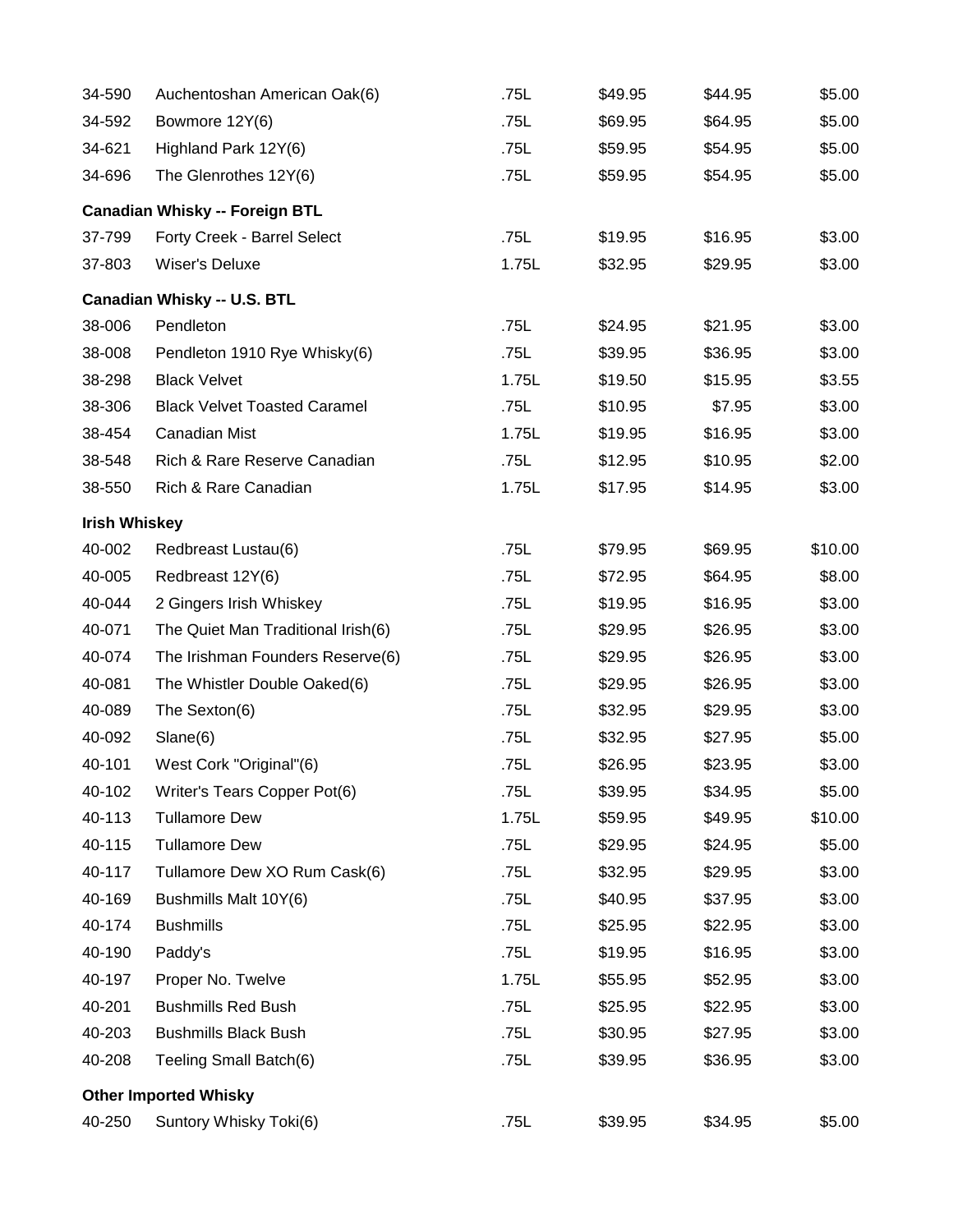| <b>Gin -- Domestic</b> |                                       |       |         |         |        |
|------------------------|---------------------------------------|-------|---------|---------|--------|
| 40-284                 | New Amsterdam Stratusphere London Dry | .75L  | \$16.95 | \$13.95 | \$3.00 |
| 40-356                 | <b>INDOGGO Gin</b>                    | .75L  | \$29.95 | \$24.95 | \$5.00 |
| 40-446                 | Aviation American Gin(6)              | .75L  | \$29.95 | \$24.95 | \$5.00 |
| 40-487                 | Prairie Organic Gin(6)                | .75L  | \$21.95 | \$18.95 | \$3.00 |
| 40-552                 | Booth's London Dry                    | 1.75L | \$19.95 | \$16.95 | \$3.00 |
| Gin -- Imported        |                                       |       |         |         |        |
| 42-613                 | Fords Gin(6)                          | .75L  | \$29.95 | \$24.95 | \$5.00 |
| 42-656                 | Drumshanbo Gunpowder Gin(6)           | .75L  | \$39.95 | \$34.95 | \$5.00 |
| 42-668                 | Malfy Gin Rosa(6)                     | .75L  | \$28.95 | \$25.95 | \$3.00 |
| 42-669                 | Malfy Gin Con Arancia(6)              | .75L  | \$28.95 | \$25.95 | \$3.00 |
| 42-670                 | Malfy Gin Con Limone(6)               | .75L  | \$28.95 | \$25.95 | \$3.00 |
| 42-671                 | Malfy Gin Originale(6)                | .75L  | \$28.95 | \$25.95 | \$3.00 |
| 42-685                 | McQueen and The Violet Fog(6)         | .75L  | \$36.95 | \$33.95 | \$3.00 |
| 42-691                 | Roku Gin(6)                           | .75L  | \$31.95 | \$28.95 | \$3.00 |
| 42-920                 | Beefeater Pink(6)                     | .75L  | \$19.95 | \$16.95 | \$3.00 |
| 42-936                 | <b>Boodles British Gin</b>            | .75L  | \$20.95 | \$17.95 | \$3.00 |
| 42-965                 | Pinnacle Gin                          | .75L  | \$12.95 | \$10.95 | \$2.00 |
| 42-977                 | Hendrick's(6)                         | .75L  | \$36.95 | \$31.95 | \$5.00 |
| 43-040                 | Tanqueray No.Ten                      | .75L  | \$34.95 | \$31.95 | \$3.00 |
|                        | Vodka -- Domestic                     |       |         |         |        |
| 43-293                 | Prairie Organic Vodka(6)              | .75L  | \$21.95 | \$18.95 | \$3.00 |
| 43-373                 | Cathead Honeysuckle                   | .75L  | \$19.95 | \$16.95 | \$3.00 |
| 43-417                 | <b>Burnett's Cherry</b>               | 1.75L | \$15.95 | \$13.45 | \$2.50 |
| 43-426                 | <b>Burnett's Vanilla</b>              | 1.75L | \$15.95 | \$13.45 | \$2.50 |
| 43-452                 | Burnett's 100                         | .75L  | \$10.95 | \$8.95  | \$2.00 |
| 43-574                 | <b>FireFly Sweet Tea</b>              | .75L  | \$17.95 | \$13.95 | \$4.00 |
| 43-606                 | <b>Burnett's Raspberry</b>            | 1.75L | \$15.95 | \$13.45 | \$2.50 |
| 43-616                 | <b>Burnett's Whipped Cream</b>        | 1.75L | \$15.95 | \$13.45 | \$2.50 |
| 43-658                 | Dixie Southern Vodka(6)               | .75L  | \$19.95 | \$16.95 | \$3.00 |
| 43-803                 | New Amsterdam Coconut Flavored        | .75L  | \$12.95 | \$10.95 | \$2.00 |
| 43-817                 | New Amsterdam Apple Flavored          | .75L  | \$12.95 | \$10.95 | \$2.00 |
| 43-858                 | Pickers                               | .75L  | \$14.95 | \$11.95 | \$3.00 |
| 43-895                 | Ocean Vodka(6)                        | .75L  | \$29.95 | \$26.95 | \$3.00 |
| 43-936                 | UV Blue Raspberry                     | 1.75L | \$18.95 | \$15.95 | \$3.00 |
| 43-939                 | UV Vodka                              | 1.75L | \$18.95 | \$15.95 | \$3.00 |
| 44-090                 | Skyy Infusions Blood Orange           | .75L  | \$14.95 | \$12.95 | \$2.00 |
| 44-091                 | Skyy Infusions Georgia Peach          | .75L  | \$14.95 | \$12.95 | \$2.00 |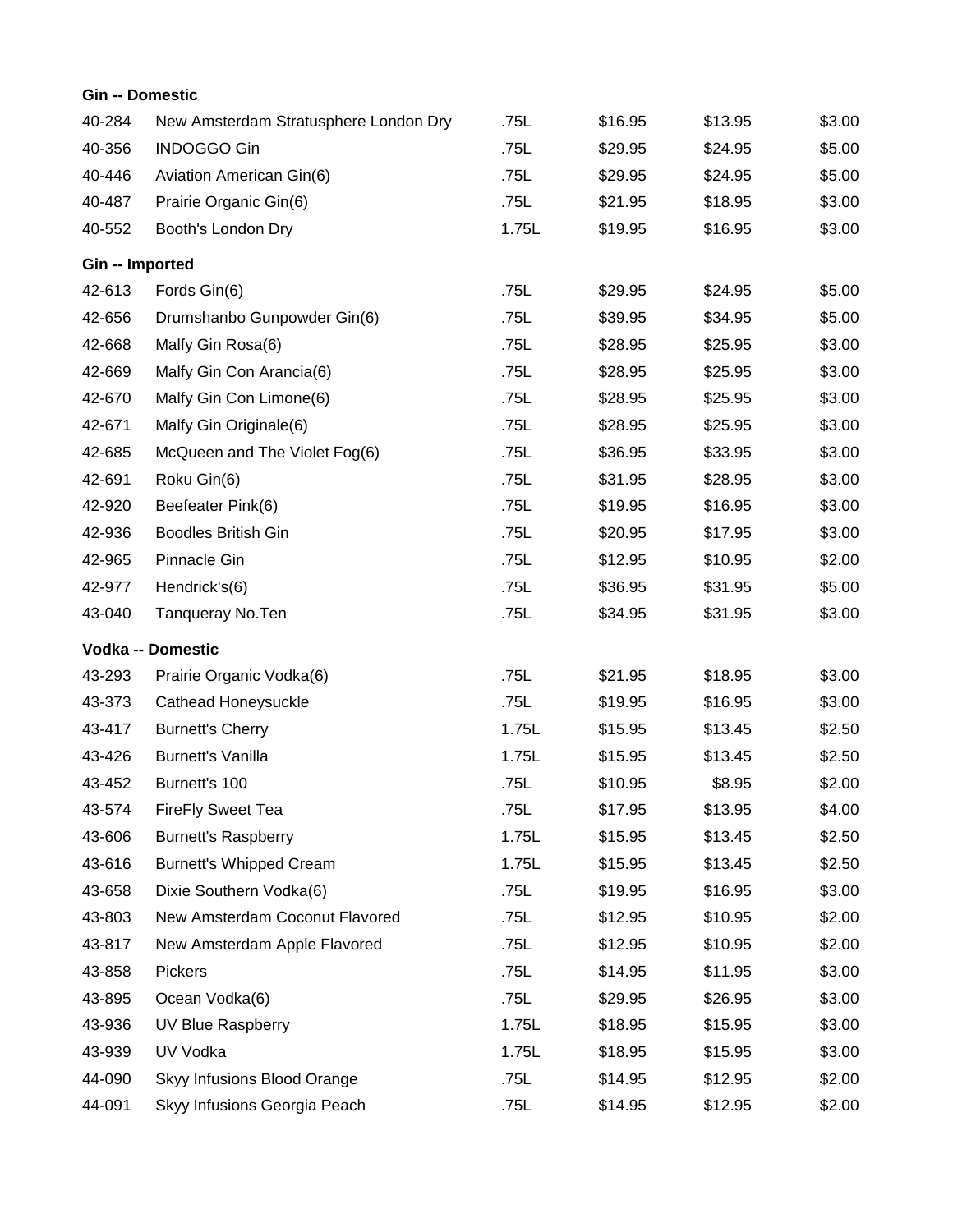| 44-092 | Skyy Infusions Pineapple                | .75L  | \$14.95 | \$12.95 | \$2.00 |
|--------|-----------------------------------------|-------|---------|---------|--------|
| 44-094 | Skyy Infusions Wild Strawberry          | .75L  | \$14.95 | \$12.95 | \$2.00 |
| 44-101 | <b>Skyy Infusions Citrus</b>            | .75L  | \$14.95 | \$12.95 | \$2.00 |
| 44-143 | <b>Smirnoff Orange</b>                  | .75L  | \$12.95 | \$10.95 | \$2.00 |
| 44-219 | Smirnoff Whipped Cream                  | .75L  | \$12.95 | \$10.95 | \$2.00 |
| 44-311 | Deep Eddy Vodka                         | .75L  | \$18.95 | \$15.95 | \$3.00 |
| 44-318 | Deep Eddy Peach                         | .75L  | \$18.95 | \$15.95 | \$3.00 |
| 44-319 | Deep Eddy Lemon                         | 1.75L | \$33.95 | \$29.95 | \$4.00 |
| 44-321 | Deep Eddy Orange                        | .75L  | \$18.95 | \$15.95 | \$3.00 |
| 44-329 | Deep Eddy Lime Vodka                    | .75L  | \$18.95 | \$15.95 | \$3.00 |
| 44-381 | Smirnoff Zero Sugar Watermelon and Mint | .75L  | \$12.95 | \$10.95 | \$2.00 |
| 44-406 | Dr. Stoner's Fresh Herb Vodka(6)        | .75L  | \$27.95 | \$24.95 | \$3.00 |
|        | Vodka -- Imported                       |       |         |         |        |
| 46-553 | Chopin Potato(6)                        | .75L  | \$28.95 | \$25.95 | \$3.00 |
| 46-557 | <b>Belvedere</b>                        | 1.75L | \$54.95 | \$49.95 | \$5.00 |
| 46-561 | Belvedere Smogory Forest Rye(6)         | .75L  | \$32.95 | \$29.95 | \$3.00 |
| 46-578 | Stoli Elit(6)                           | .75L  | \$44.95 | \$39.95 | \$5.00 |
| 46-592 | Stoli Vanil                             | .75L  | \$19.95 | \$16.95 | \$3.00 |
| 46-736 | Russian Standard Original               | 1.75L | \$33.95 | \$29.95 | \$4.00 |
| 46-765 | Van Gogh Double Espresso(6)             | .75L  | \$19.95 | \$16.95 | \$3.00 |
| 46-822 | <b>Three Olives Cherry</b>              | .75L  | \$14.95 | \$12.95 | \$2.00 |
| 46-827 | <b>Three Olives</b>                     | .75L  | \$14.95 | \$12.95 | \$2.00 |
| 46-880 | Svedka Mango Pineapple                  | .75L  | \$14.95 | \$12.95 | \$2.00 |
| 46-973 | Pinnacle 100                            | .75L  | \$15.95 | \$12.95 | \$3.00 |
| 46-992 | Crystal Head(6)                         | .75L  | \$49.95 | \$46.95 | \$3.00 |
| Rum    |                                         |       |         |         |        |
| 47-107 | Zaya Rum(6)                             | .75L  | \$29.95 | \$26.95 | \$3.00 |
| 47-156 | Diplomatico Reserva Exclusiva(6)        | .75L  | \$44.95 | \$39.95 | \$5.00 |
| 47-195 | Bumbu Rum(6)                            | .75L  | \$36.95 | \$33.95 | \$3.00 |
| 47-233 | Bacoo White(6)                          | .75L  | \$18.95 | \$15.95 | \$3.00 |
| 47-234 | Bacoo Dominican 5Y(6)                   | .75L  | \$19.95 | \$16.95 | \$3.00 |
| 47-235 | Bacoo Dominican 8Y(6)                   | .75L  | \$24.95 | \$21.95 | \$3.00 |
| 47-237 | Bacoo Dominican 12Y(6)                  | .75L  | \$28.95 | \$25.95 | \$3.00 |
| 47-258 | Dos Maderas 5+5(6)                      | .75L  | \$39.95 | \$34.95 | \$5.00 |
| 47-562 | <b>Whaler's "Killer" Coconut</b>        | .75L  | \$10.95 | \$7.95  | \$3.00 |
| 48-446 | <b>Blackheart Toasted Coconut Rum</b>   | .75L  | \$15.95 | \$12.95 | \$3.00 |
| 49-006 | Flor De Cana Gran Reserve 7Y            | .75L  | \$24.95 | \$18.95 | \$6.00 |
| 49-116 | Appleton Estate Signature Reserve Blend | .75L  | \$22.95 | \$19.95 | \$3.00 |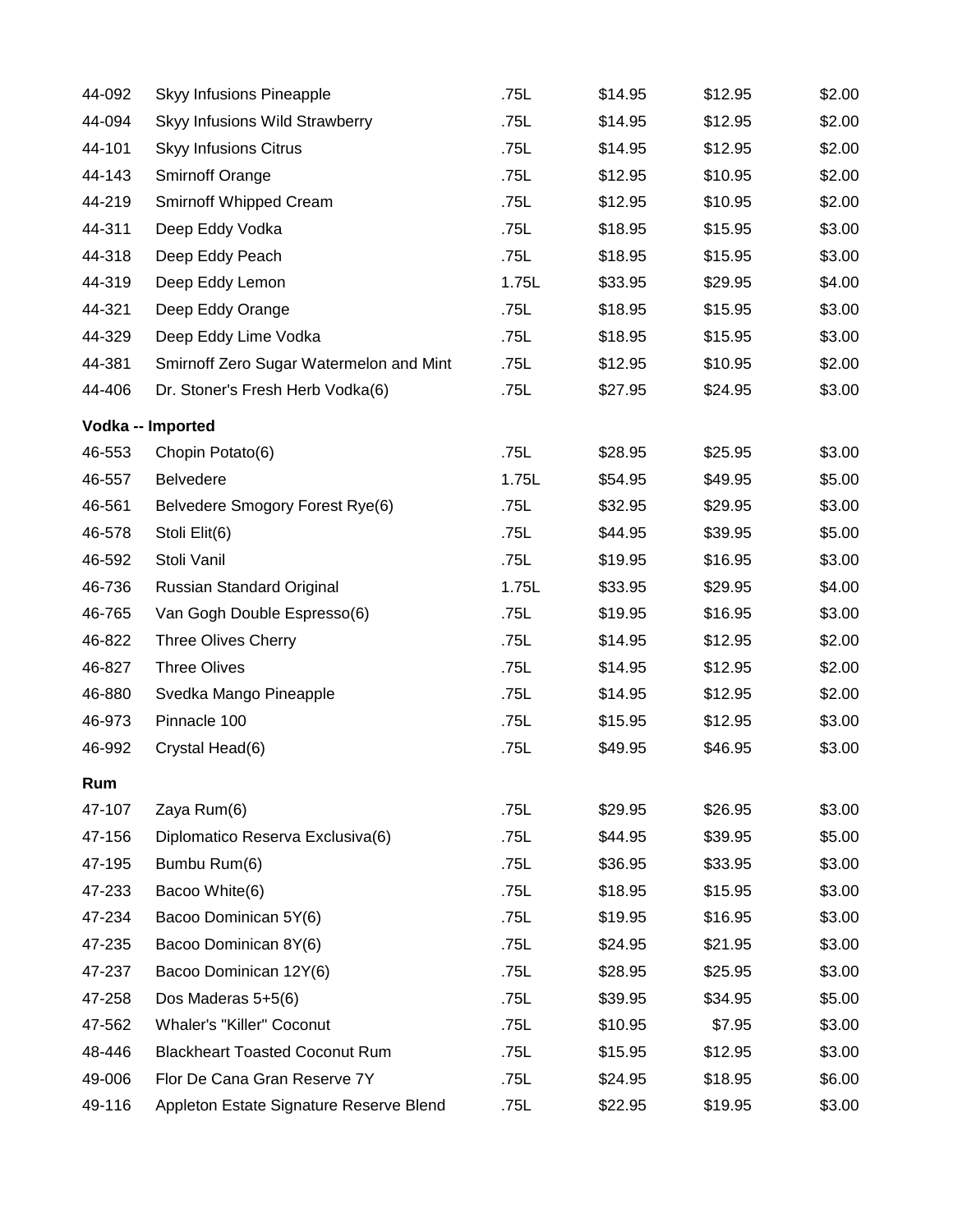| 49-125                 | <b>Gosling's Black Seal</b>                          | .75L  | \$19.95  | \$16.95  | \$3.00  |
|------------------------|------------------------------------------------------|-------|----------|----------|---------|
| 49-198                 | Mt. Gay Black Barrel(6)                              | .75L  | \$44.95  | \$39.95  | \$5.00  |
| 49-210                 | Rhum Barbancourt Resv Special 5 Star                 | .75L  | \$29.95  | \$26.95  | \$3.00  |
| 49-220                 | Parrot Bay Passion Fruit                             | .75L  | \$12.95  | \$9.95   | \$3.00  |
| 49-227                 | Admiral Nelson's Spiced 70                           | .75L  | \$10.95  | \$7.95   | \$3.00  |
| 49-228                 | Capt. Morgan Private Stock                           | 1.75L | \$39.95  | \$36.95  | \$3.00  |
| 49-241                 | Capt. Morgan Spiced 100                              | .75L  | \$20.95  | \$17.95  | \$3.00  |
| 49-254                 | <b>Admiral Nelson Pineapple</b>                      | .75L  | \$10.95  | \$7.95   | \$3.00  |
| 49-257                 | Admiral Nelson's Spiced 70 PET                       | .75L  | \$10.95  | \$7.95   | \$3.00  |
| 49-298                 | Parrot Bay Coconut PET                               | .75L  | \$12.95  | \$9.95   | \$3.00  |
| 49-303                 | Parrot Bay Pineapple PET                             | .75L  | \$12.95  | \$9.95   | \$3.00  |
| 49-306                 | Parrot Bay Mango PET                                 | .75L  | \$12.95  | \$9.95   | \$3.00  |
| 49-307                 | Captain Morgan Sliced Apple                          | .75L  | \$17.95  | \$14.95  | \$3.00  |
| <b>Grape Brandy</b>    |                                                      |       |          |          |         |
| 49-500                 | <b>Christian Brothers Frost White</b>                | 1.75L | \$23.95  | \$21.45  | \$2.50  |
| 49-528                 | <b>Christian Bros. Grand Reserve VSOP</b>            | .75L  | \$12.95  | \$9.95   | \$3.00  |
| 49-590                 | E & J XO Vintage Reserve                             | .75L  | \$17.95  | \$14.95  | \$3.00  |
| <b>Imported Brandy</b> |                                                      |       |          |          |         |
| 50-464                 | Ciroc VS                                             | .75L  | \$34.95  | \$31.95  | \$3.00  |
| 50-613                 | Calvados Christian Drouin                            | .75L  | \$39.95  | \$36.95  | \$3.00  |
| <b>Imported Cognac</b> |                                                      |       |          |          |         |
| 51-226                 | Hennessy XO(2)                                       | .75L  | \$209.95 | \$199.95 | \$10.00 |
| 51-303                 | Remy Martin XO Excellence(3)                         | .75L  | \$209.95 | \$189.95 | \$20.00 |
| <b>Flavored Brandy</b> |                                                      |       |          |          |         |
| 54-401                 | <b>Christian Brothers Peach</b>                      | .75L  | \$11.95  | \$9.95   | \$2.00  |
|                        | <b>Cordials / Liqueurs / Specialties -- Domestic</b> |       |          |          |         |
| 56-796                 | Ole Smoky Moonshine Pickles(6)                       | .75L  | \$24.95  | \$21.95  | \$3.00  |
| 56-799                 | Ole Smoky TN Moonshine Butter Pecan(6)               | .75L  | \$24.95  | \$21.95  | \$3.00  |
| 56-810                 | Ole Smoky TN Moonshine Apple Pie(6)                  | .75L  | \$24.95  | \$21.95  | \$3.00  |
| 56-814                 | Pama Pomegranate(6)                                  | .75L  | \$19.95  | \$16.95  | \$3.00  |
| 56-855                 | Kinky Green(6)                                       | .75L  | \$19.95  | \$16.95  | \$3.00  |
| 56-865                 | Kinky Aloha Liqueur(6)                               | .75L  | \$19.95  | \$16.95  | \$3.00  |
| 57-009                 | St. Elder Elderflower Liqueur                        | .75L  | \$19.95  | \$16.95  | \$3.00  |
| 57-282                 | Whisper Creek(6)                                     | .75L  | \$20.95  | \$17.95  | \$3.00  |
| 61-949                 | Wild Turkey American Honey                           | 1.75L | \$47.95  | \$42.95  | \$5.00  |
| 61-954                 | Wild Turkey American Honey Sting                     | .75L  | \$23.95  | \$19.95  | \$4.00  |

**Cordials / Liqueurs / Specialties -- Imported**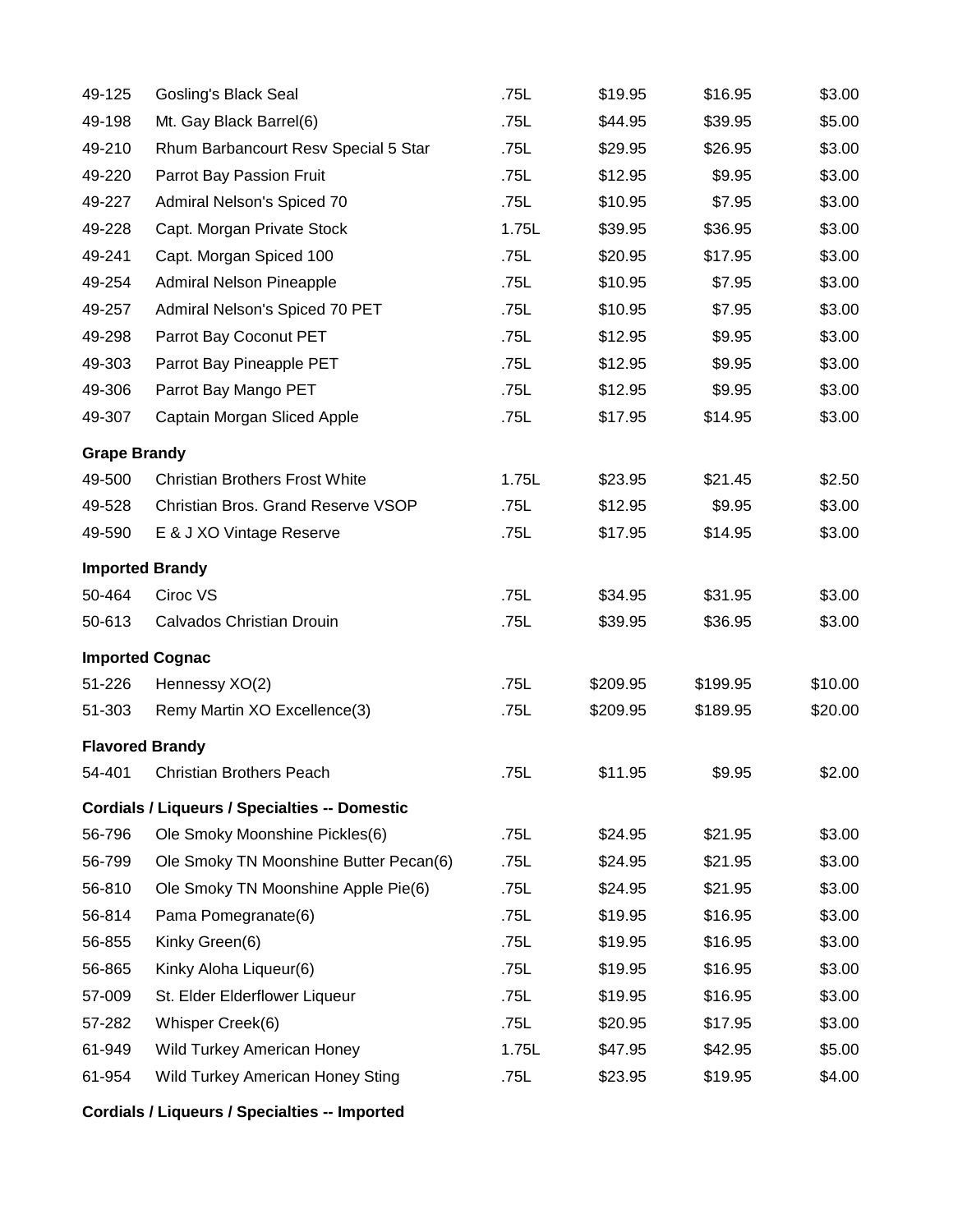| 62-267                  | Absente (Absinthe Refined)                 | .75L  | \$45.95 | \$41.95 | \$4.00  |
|-------------------------|--------------------------------------------|-------|---------|---------|---------|
| 62-288                  | Luxardo Maraschino                         | .75L  | \$39.95 | \$36.95 | \$3.00  |
| 62-300                  | Il Tramonto Limoncello(6)                  | .75L  | \$19.95 | \$16.95 | \$3.00  |
| 62-301                  | Il Tramonto Amaretto(6)                    | .75L  | \$21.95 | \$18.95 | \$3.00  |
| 62-443                  | The Whistler Irish Cream(6)                | .75L  | \$29.95 | \$26.95 | \$3.00  |
| 62-444                  | The Whistler Irish Honey(6)                | .75L  | \$29.95 | \$26.95 | \$3.00  |
| 63-000                  | St. Brendan's Superior Irish Cream         | .75L  | \$13.95 | \$11.95 | \$2.00  |
| 63-011                  | <b>Benedictine DOM</b>                     | .75L  | \$34.95 | \$29.95 | \$5.00  |
| 63-013                  | <b>B &amp; B DOM</b>                       | .75L  | \$34.95 | \$29.95 | \$5.00  |
| 63-018                  | Bailey's Original Irish Cream              | 1.75L | \$54.95 | \$51.95 | \$3.00  |
| 63-030                  | RumChata                                   | .75L  | \$25.95 | \$22.95 | \$3.00  |
| 63-050                  | $H$ pnotiq $(3)$                           | 1.75L | \$45.95 | \$39.95 | \$6.00  |
| 63-131                  | Copa De Oro Coffee                         | 1.75L | \$19.95 | \$16.95 | \$3.00  |
| 63-162                  | Kapali Coffee                              | 1.75L | \$19.95 | \$16.95 | \$3.00  |
| 63-240                  | <b>Carolans Finest Irish Cream</b>         | .75L  | \$14.95 | \$12.95 | \$2.00  |
| 63-450                  | Gran Gala Triple Orange Liqueur            | .75L  | \$19.95 | \$16.95 | \$3.00  |
| 63-519                  | Irish Mist Liqueur(6)                      | .75L  | \$29.95 | \$26.95 | \$3.00  |
| 63-573                  | Caravella Limoncello(6)                    | .75L  | \$19.95 | \$15.95 | \$4.00  |
| 63-820                  | Tuaca Liquore Originale                    | .75L  | \$24.95 | \$19.95 | \$5.00  |
| 63-879                  | Fireball Cinnamon Whisky                   | 1.75L | \$29.95 | \$26.95 | \$3.00  |
| 63-984                  | Domaine de Canton(6)                       | .75L  | \$32.95 | \$28.95 | \$4.00  |
| 64-038                  | Licor 43                                   | .75L  | \$26.95 | \$23.95 | \$3.00  |
|                         | <b>Tequila Specialties</b>                 |       |         |         |         |
| 64-088                  | Sombra Agave de Oaxaca Mezcal(6)           | .75L  | \$38.95 | \$35.95 | \$3.00  |
| 64-130                  | Dr. Stoner's Hierba Loca(6)                | .75L  | \$29.95 | \$26.95 | \$3.00  |
| 64-298                  | llegal Joven(6)                            | .75L  | \$39.95 | \$34.95 | \$5.00  |
| <b>Tequila -- White</b> |                                            |       |         |         |         |
| 64-787                  | Margaritaville Silver                      | .75L  | \$15.95 | \$12.95 | \$3.00  |
| 64-802                  | Lunazul Blanco El Humoso Smoked Tequila(6) | .75L  | \$27.95 | \$23.95 | \$4.00  |
| 64-828                  | Herradura Ultra(6)                         | .75L  | \$59.95 | \$54.95 | \$5.00  |
| 64-874                  | Dulce Vida Lime                            | .75L  | \$24.95 | \$21.45 | \$3.50  |
| 64-972                  | Mi Campo Reposado                          | .75L  | \$25.95 | \$22.95 | \$3.00  |
| 65-012                  | ROCA Patron Silver(6)                      | .75L  | \$69.95 | \$59.95 | \$10.00 |
| 65-048                  | Lunazul Blanco                             | .75L  | \$21.95 | \$18.95 | \$3.00  |
| 65-118                  | Tres Agaves Blanco(6)                      | .75L  | \$34.95 | \$31.95 | \$3.00  |
| Tequila -- Gold         |                                            |       |         |         |         |
| 65-192                  | Tres Generaciones Anejo(6)                 | .75L  | \$46.95 | \$41.95 | \$5.00  |
| 65-213                  | Jose Cuervo Tradicional Añejo(6)           | .75L  | \$34.95 | \$31.95 | \$3.00  |